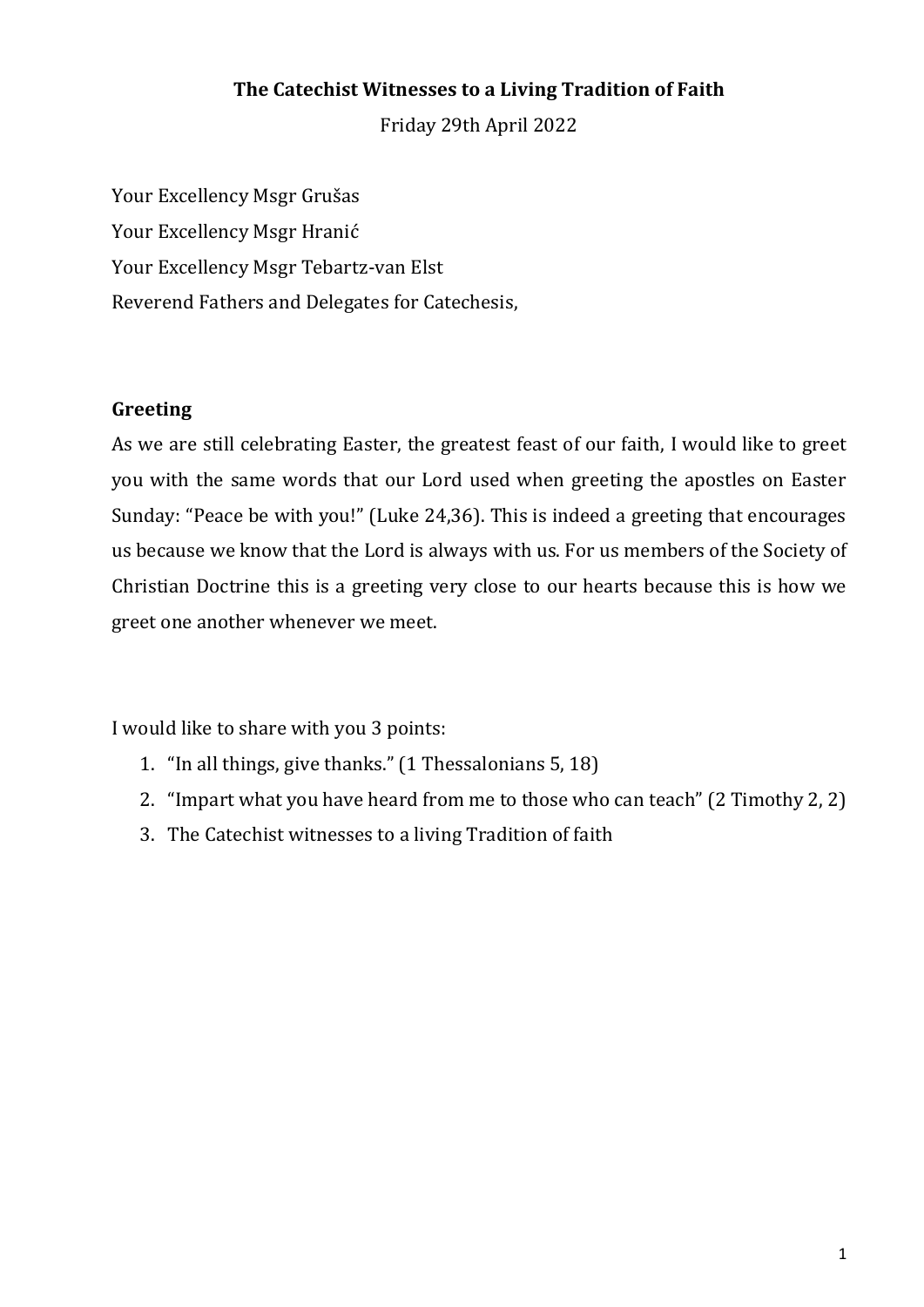# **1. "In all things, give thanks." (1 Thessalonians 5, 18)**

It is fitting to start with a word of thanksgiving to our Lord for calling us to be catechists and messengers of his Word. As we confess that all good things come from God and that all is from God, all is through God and all is for God, how can we fail to be grateful? Let us never lose the grace to be grateful to God because this attitude is so fundamental and basic not only to our appostolate but also to our spiritual life. Let us constantly ask God for the grace to be attentive (and not alienated) so that we can notice and grasp God's blessings and works in our life. God works silently, slowly and surprisingly and therefore we need to have this disposition to be attentive and to always be grateful.

Unfortunately the alternative of not being thankful is harmful and can make us acutely sterile. If we lose the ability to be grateful we can become bitter, demanding, selfish and always dissatisfied. Satan wants us to be ungrateful because this leads to the loss of joy and hope which are indispensable to our calling. Satan urgently needs to be rebuked and this is done when we, inspite of everything, we continue believing, hoping and loving.

Today in particular we thank God for this *Antiquum Ministerium* (ancient ministry) in the Church and for "Bishops, priests and deacons, who together with many men and women in the consecrated life (and countless lay men and women), devoted their lives to catechetical instruction so that the faith might be an effective support for the life of every human being."<sup>1</sup> Let us not forget to thank God for calling us here present to be catechists. It is a privilege to be a catechist because it allows us to serve humbly and hiddenly. Being a catechist gives us the opportunity to give our lives in love and to devote ourselves to the education of children, young people and adults.<sup>2</sup>

I humbly thank you for giving me this opportunity to share some thoughts on the theme: *The Catechist Witnesses to the Living Tradition of Faith*. The Society of which I am a member of has been involved in catechesis and the formation in faith for many decades not only in Malta but also overseas.

<sup>1</sup> Pope Francis, *Antiquum Ministerium*, 3

<sup>2</sup> Pope Francis*, Evangelii Gaudium*, 76.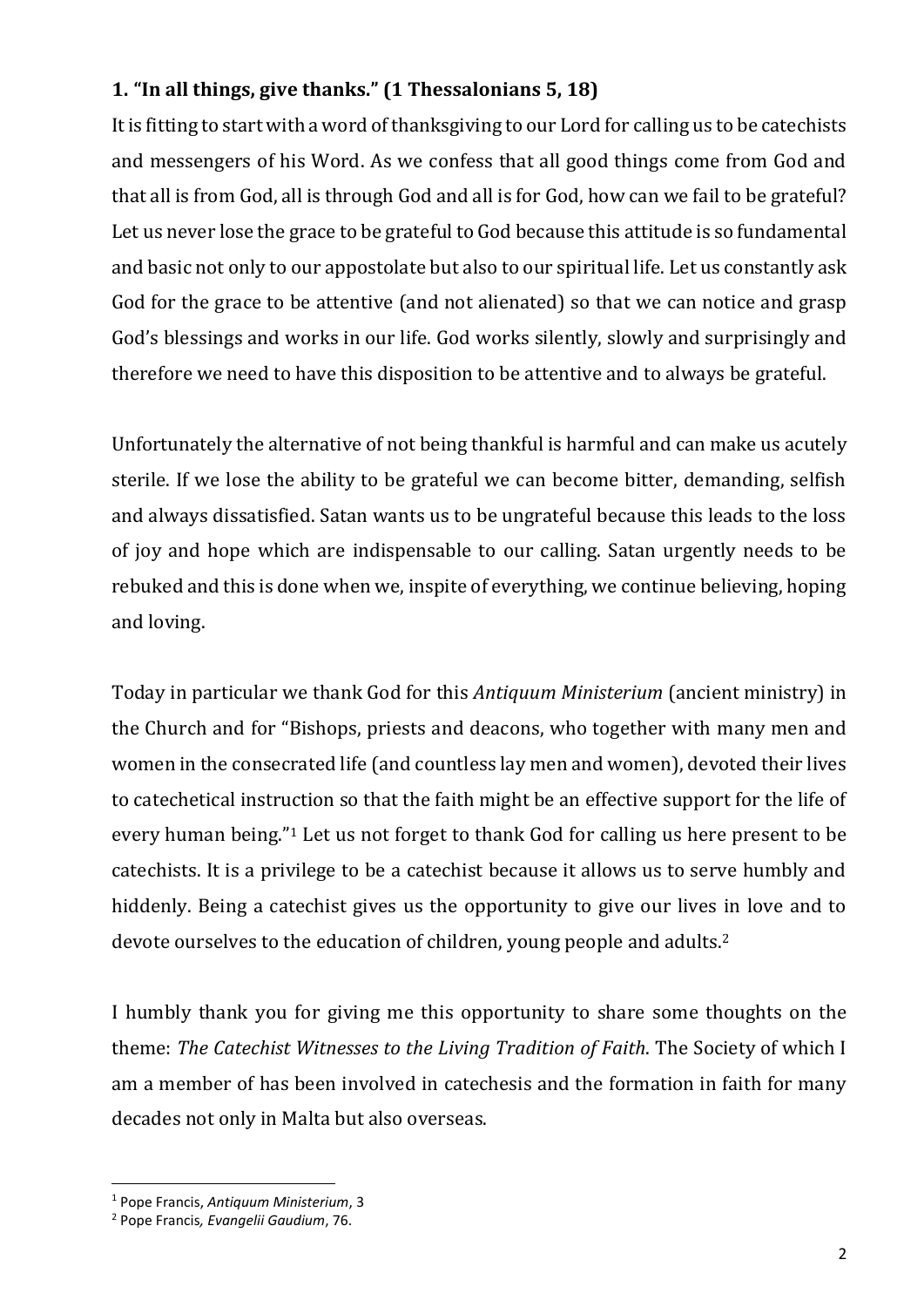### **2. "Impart what you have heard from me to those who can teach" (2 Tim 2, 2)**

The theme chosen for this meeting: "Impart what you have heard from me to those who can teach" (2 Timothy 2, 2) is the same Biblical verse that inspired the Founder, St. George Preca (1880-1962) to establish the Society of Christian Doctrine at the dawn of the 20th century. The situation of catechesis and faith formation in Malta left much to be desired. Although there were some sporadic initiatives, the teaching of religion was so sadly lacking. The Maltese, who generally speaking, were very religious, pious and devotional, urgently needed to be instructed in their faith.

Dun Ġorġ was very much aware of these circumstances. After being ordained a priest in December 1906, he spent the first couple of months in prayer and meditation. He himself narrated: "This is how the SDC started. When I became a priest, I had no other thought, absolutely no other interest, than to wait for the morning and celebrate Mass. After Mass, I always went straight home. Our house was not big. We had a room to the roof. I would go up there to pray the breviary. During the stillness, one morning, I had an inspiration from God, yes an inspiration that came to me from God that I should choose some young people and teach them so that they would be able to give religious formation to others."

Dun Ġorġ thought deeply about this inspiration and realised that those who teach should be themselves well formed in the Catholic faith. It occured to him to gather some young men whom he could form and train so that they would be able to teach catechism to others. Thus the Society of Christian Doctrine (MUSEUM - Master may the whole world follow your Gospel.) was founded in March 1907 with a two-fold aim expressed in the Rule of life that we live by once we become incorporated members in the Society.

- 1. Holiness of its members (Christ Crucified Virtues of humility and meekness). He urged members to sanctify ourselves (to let God make us holy) and he will do great things through us.
- 2. To help the bishops (those mainly responsible for the teaching of faith) by proclaiming the teachings of the Catholic Church among children, youths and adults.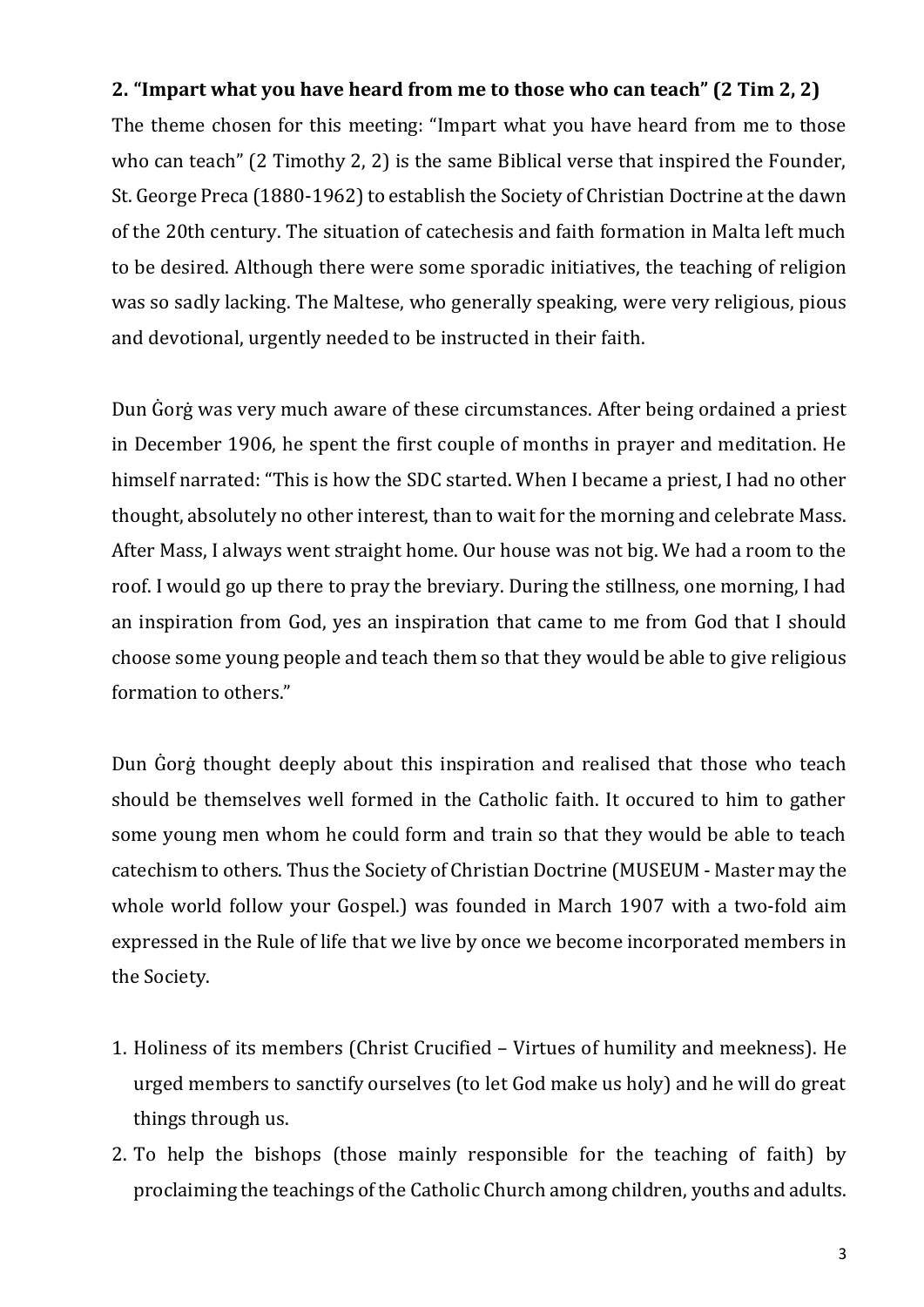During these last 115 years the Society has grown and spread its appostolate throughout Malta and Gozo by opening Centres in towns and villages where members welcome all those who want to receive catechism and faith formation. In collaboration with the Ordinary and with parish priests our members prepare the young ones and youth for the reception of the sacraments of Holy Communion and Confirmation. They don't just come to our Centres to get a service. An SDC centre is not a school. Our members through their being and their appostolate try to create a communal environment so that the centre continues to be a place of God, a place of love, a place of good instruction (learning community), a place of peace.

Apart from this, members offer faith formation that continues after confirmation. These groups of adolescents and youths are like precious stones because we can accompany them in all aspects of their life. It is encouraging to see young people who on a daily basis are present in our centres. **Why do they come?**

- I don't think that they essentially come for the activities that are organized.
- They come to learn about Jesus and God.
- They come to learn how to pray.
- They come because they enjoy the company of their fellow friends and the company of the SDC members.
- I want to believe that they come to seek God.

The Society is also blessed with centres overseas that do enrich us because these missions help us to widen our vision as the members immerse themselves in various realities of the Church.

The Founder himself sent and blessed the first members who emigrated to Australia and founded the SDC. 40 years ago, the SDC started sending members in the so-called missionary countries and today we are present in Kenya, Peru, Cuba, Albania, Poland and UK. The Founder died 60 years ago (1962) but his charism lives on in the members of the SDC. "Good instruction is the source of all well-being."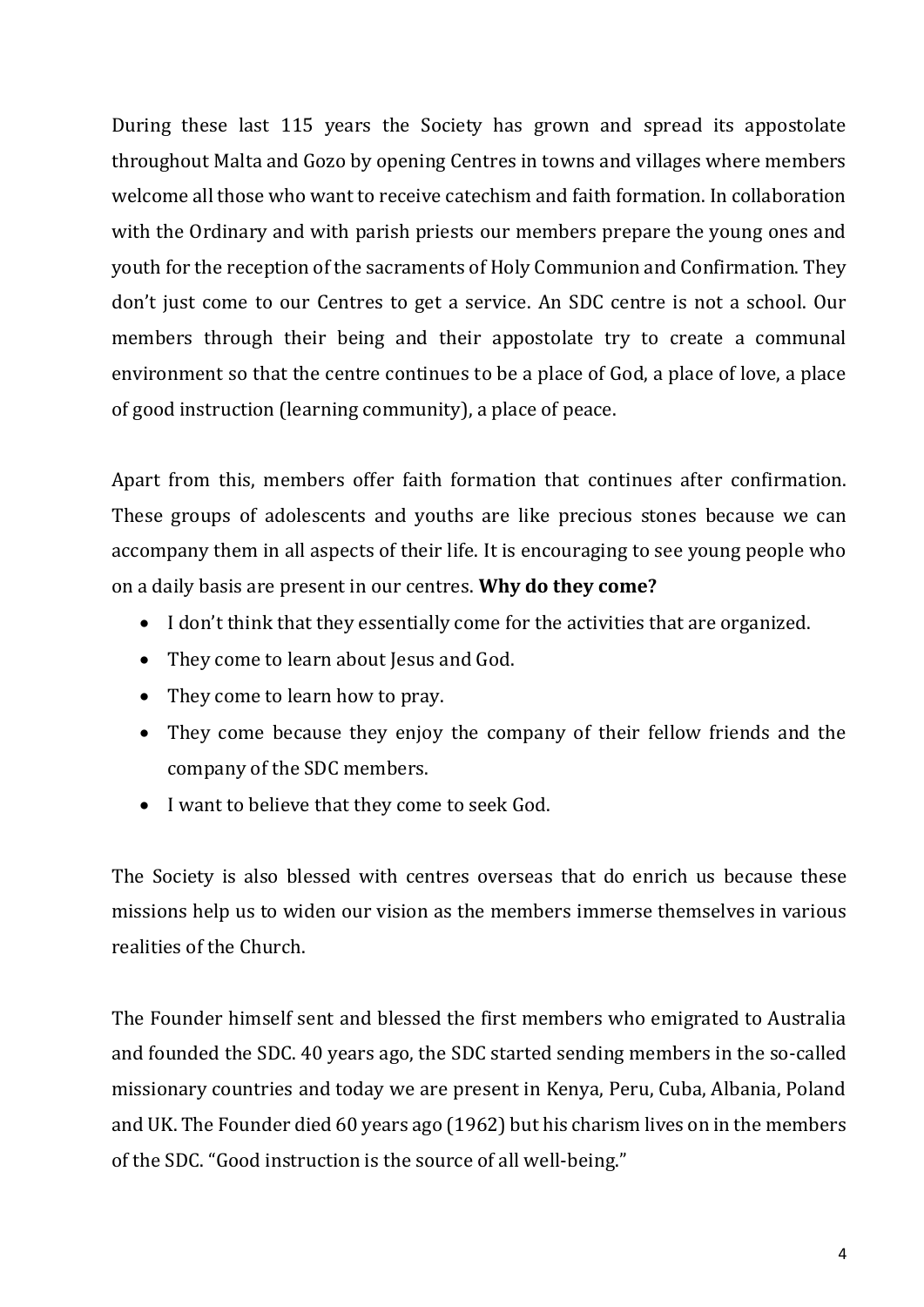### **3. The Catechist Witnesses to a Living Tradition of Faith**

### *Faith is Alive*

Faith in Christ is something alive and has the power to bring life in those who receive and treasure it. Eventually it must be transmitted so that it continues to bring life in others. This reminds me of the seed that bears fruit and the same fruit produces the seed that can in its own time bear more fruit. This natural process gurantees the continuous existence of both the seed and the fruit.

### *The Encounter with the Living Christ*

When we speak about Faith, we are essentially referring to the encounter (a relationship) between Jesus and the follower who becomes a believer in the Holy Trinity. The first disciples who met Jesus, came to know him, were attracted by him. Jesus taught them and told them that he is the Son of God and that they too were the beloved children of the loving Father (The Good News – God loves us).

### *God Initiates the Encounter*

The first disciples were attracted by Jesus and although they had their shortcomings and limitations, he did not give up on them and through his life and teachings he pursuaded them that they were eternally loved by the merciful Father. There is no genuine and authentic faith, hope and love if we forget that everything comes from God and that he always takes the initiative. At St. Paul wrote: "[I](https://biblehub.com/greek/1473.htm) [planted the seed](https://biblehub.com/greek/5452.htm) [and](https://biblehub.com/greek/625.htm)  [Apollos](https://biblehub.com/greek/625.htm) [watered it,](https://biblehub.com/greek/4222.htm) [but](https://biblehub.com/greek/235.htm) **[God](https://biblehub.com/greek/2316.htm) [made it grow.](https://biblehub.com/greek/837.htm)**" (1 Corinthians 3,6). "The true protagonist of all authentic catechesis is however the Holy Spirit."<sup>3</sup>

This reminds me of a sentiment and a confession by the soon to be canonized, Blessed Charles de Foucauld: "As soon as I came to believe there was God, I understood that I could not do otherwise than to live only for him."

<sup>3</sup> *Directory for Catechesis* 2020, 112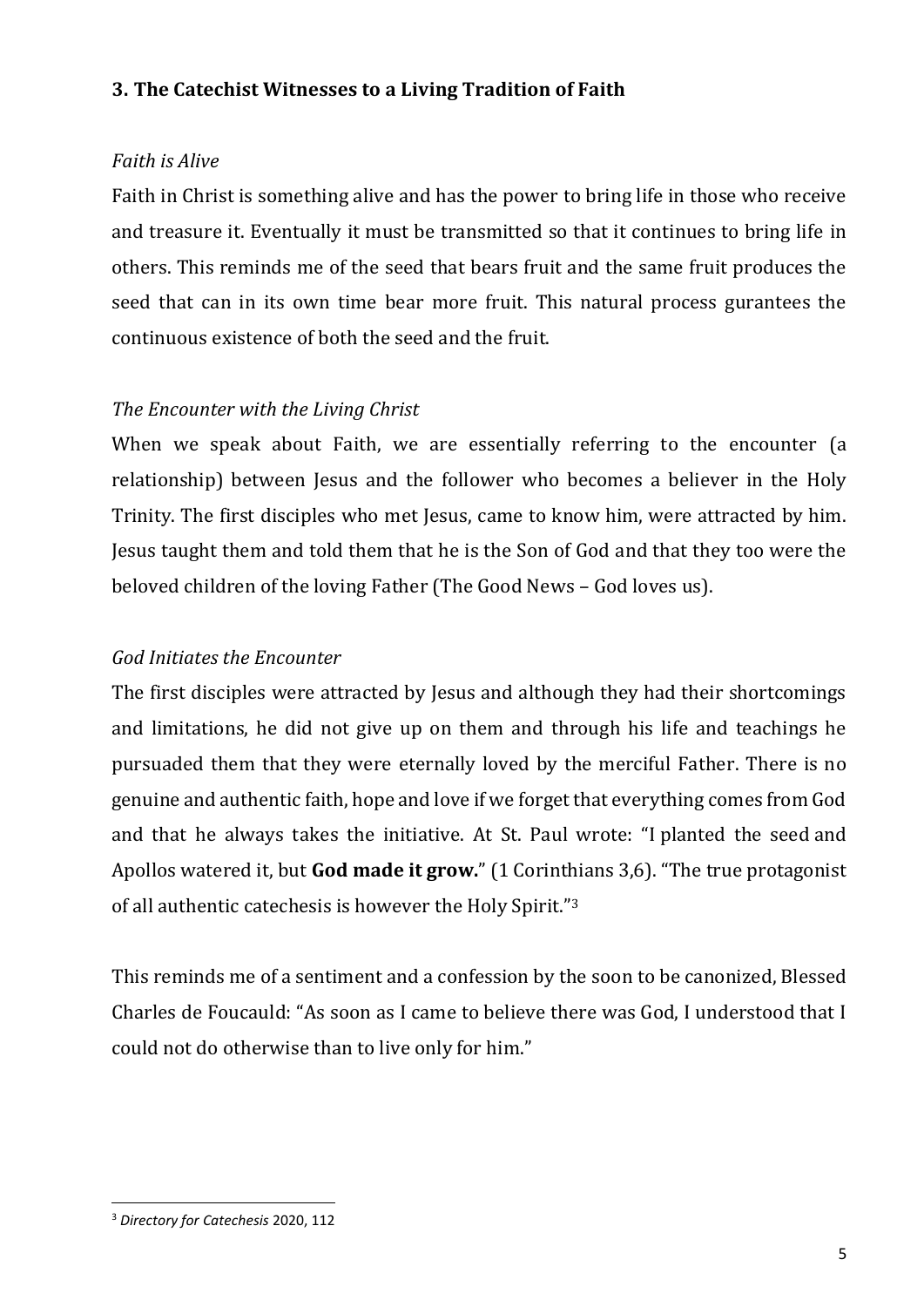#### *Faith Must be Shared*

Faith implies a commitment. It cannot be passive because it is something alive. In the beginning of Mark's Gospel we read: "and he appointed twelve, they were **to be his companions** and **to be sent out** to proclaim the message." (Mark 3,14). They first became his friends and eventually this companionship led to the going forth. We can speak of the "a living tradition of faith" because of this dynamic that Pope Francis summarizes in the term "Missionary-Disciples". As we read in *Christifidelis Laici* and later in *Evangelii Gaudium*: "communion and mission are profoundly interconnected."<sup>4</sup> Thus the Church (the community of believers) can continue to grow like the seeds that bear multitudes of good fruit.

Thus, faith that started by an attraction opens the believer to his neighbours. This relationship implies the sharing of what one has received. Unlike an earthly treasure or a precious gift that should be kept safely so that no one steals it away from us, our precious treasure of faith should be seen, shared, spread with others so that they too may come to encounter Jesus. Catechesis gives us this opportunity. The good news is that although we are sharing it, we never risk of losing our faith. On the other hand, shared faith in the community, leads to a more profound, deeper, stronger and more authentic faith in the one who has committed himself for such a task. In simpler words: one way of confirming and strengthening one's faith in Jesus Christ is by going out and happily share it in ordinary ways.

In his homily on Saturday 25th April 2020 (feast of St. Mark) Pope Francis spoke of the missionary dimension of faith: "Either faith has a missionary dimension, or it is not faith. Faith is not something only for myself, so that I may grow with faith: this is a gnostic heresy. Faith always leads you to come out of yourself, to go out. The transmission of faith; faith must be transmitted, it must be offered, above all by witness. Go so that people see how you live."

<sup>4</sup> *Directory for Catechesis* 2020, 50.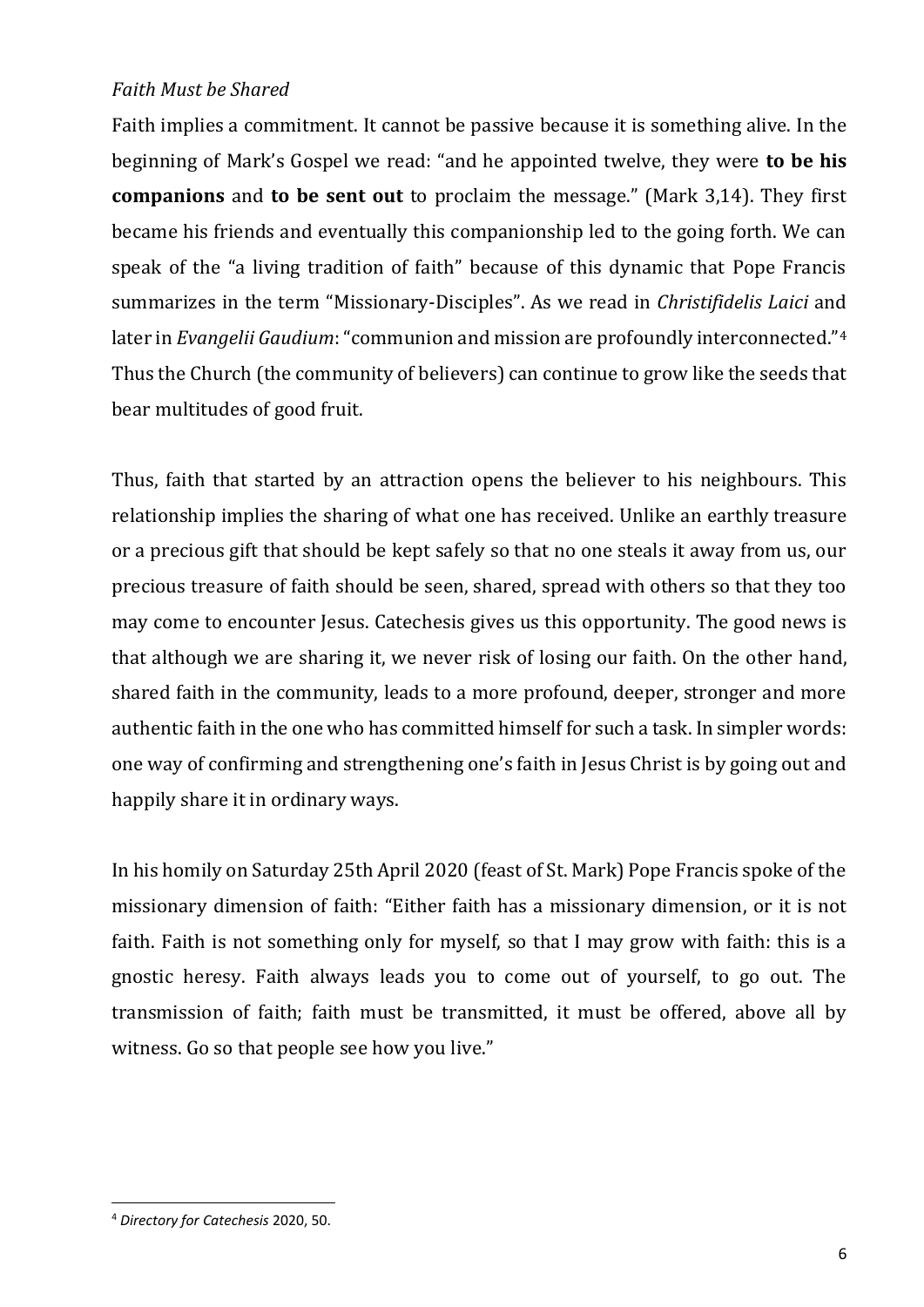#### *The Contribution of Catechesis*

We thank God that this has been happening for these last two thousand years. It happened to us too. From whom did you receive your faith in Jesus Christ? How did you receive it? Catechesis has contributed too so that this living tradition of faith continued in spite of all the struggles that the Church had to face. Catechesis has contributed to keep faith alive. Quoting *Ad Gentes*, in *Antiquum Ministerium* Pope Francis enphasizes "the outstanding and absolutely necessary contribution to the spread of the faith<sup>"5</sup> by catechists. In order for this contribution to continue, we must be "faithful to the past and responsible for the present as these are necessary conditions for the Church to carry out her mission in the world."<sup>6</sup>

### *Goals and Tasks of Catechesis*

I was very happy to read the goals and tasks of catechesis in the Directory of Catechesis because these are urgently needed so that we don't miss the whole point and end up involving ourselves in a lot of wonderful and well-organized activities without reaching and fulfilling the main goals of catechesis. We need directions because we can easily be deceived like when for example a catechist ends up preaching his own ideas and thoughts rather than preaching the Gospel of Jesus. Another deception could be when a catechist leads the children, youths or adults to herself (to befriend her/him) rather than to lead them to Jesus. There is also the danger that catechism becomes "catechist-centered" or a process that ends up being "all about me - the catechist". Catechism should always we Christ-centered and all about Jesus and his Church.

Section 3 of chapter 2 in part 1 of the Directory of Catechesis can direct us in a very clear way: "At the centre of every process of catechesis is the living encounter with Christ." <sup>7</sup> Some other quotes that I would like to highlight from this same section:

• Communion with Christ is the centre of the Christian Life, and as a result the centre of catechetical action. (Par. 75)

<sup>5</sup> Pope Francis, *Antiquum Ministerium*, 4

<sup>6</sup> Pope Francis, *Antiquum Ministerium*, 5

<sup>7</sup> *Directory for Catechesis*, 75.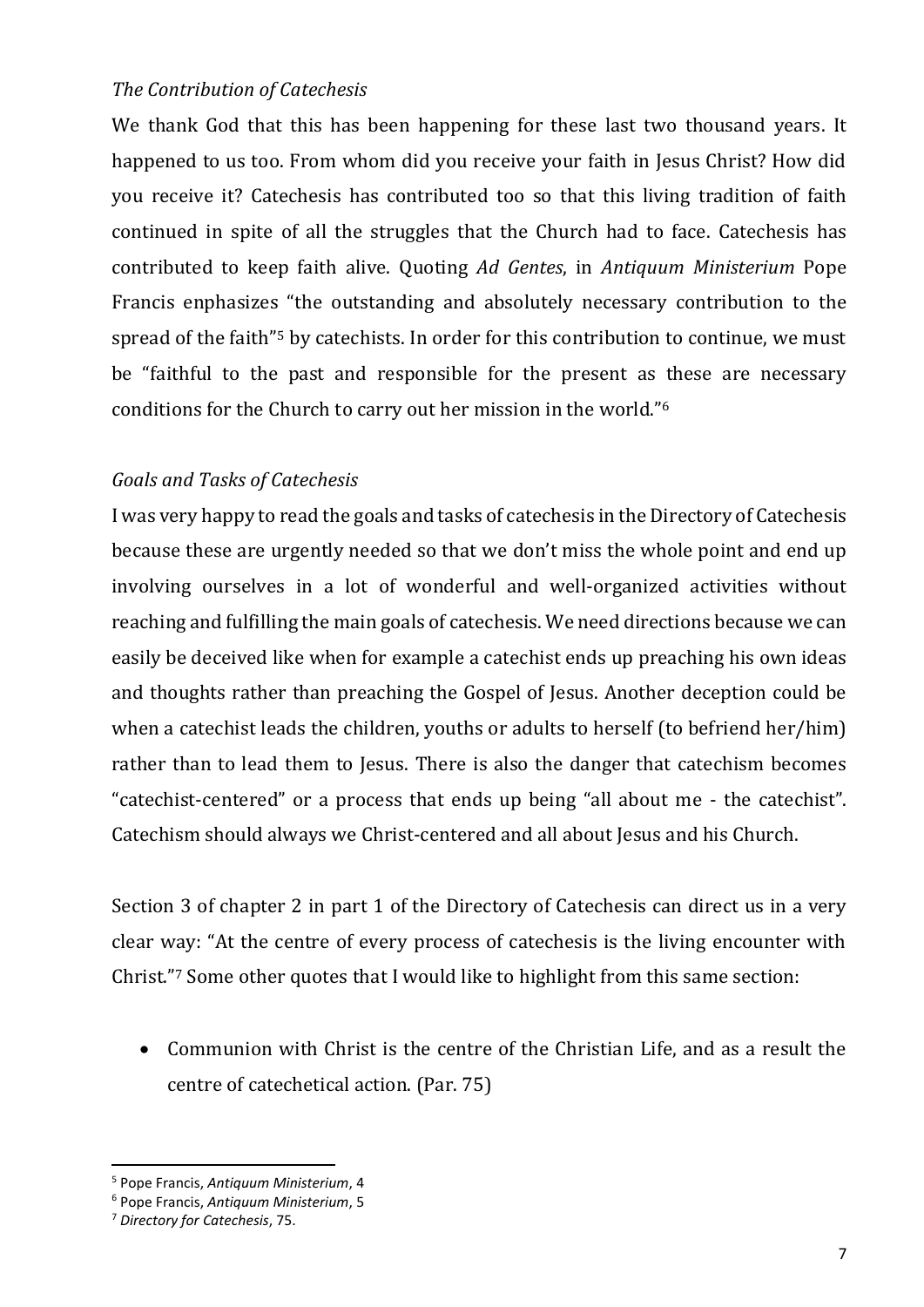- The encounter with Christ involves the person in his totality: heart, mind, senses. (Par. 76)
- Catechesis makes the initial conversion ripen and helps Christians to give a complete meaning to their existence, educating them in a mentality of faith in keeping them with the Gospel. (Par. 77)

#### *A Privilege*

With these clear goals in mind let us believe in the important contribution of catechesis so that through our humble work we may facilitate this encounter of faith between Jesus and those who thirst for the living water. How wonderful it is that the merciful Jesus comes to quench the thirst of those who seek him and how marvellous it is that somehow we as catechists can contribute for such a meeting to take place.

### *Transmission by Example*

Sometimes catechists (who teach children and young people) are worried on how they should transmit faith or on how they should be witnesses of this living tradition of faith. I would like to enphasize that the catechist's good example is indispensable for the transmission of faith. The most fruitful way of witnessing is by example. People, especially children, watch us and they notice a lot. Words are important but people are more struck by our behaviour rather than by our teachings. I don't remember what my catechists taught me but I do remember their smile, their joy, their generosity. I accepted what they were saying because they were holy people and they belonged to Jesus. St. George Preca used to repeat the adage: "No one gives from what he doesn't have."

#### *Important Qualities*

Joy, courage and enthusiasm that come from living in Christ are important qualities for those who undertake this mission of being catechists. We are blessed with a Pope who teaches us and stresses the vitality of being joyful evangelizers. How can we spread the joy of the Gospel if we haven't yet really had a personal encounter with the risen Lord who brings the true light in our hearts? "The joy of the Gospel fills the hearts and lives of all who encounter Jesus" reminds us Pope Francis in his first sentence of the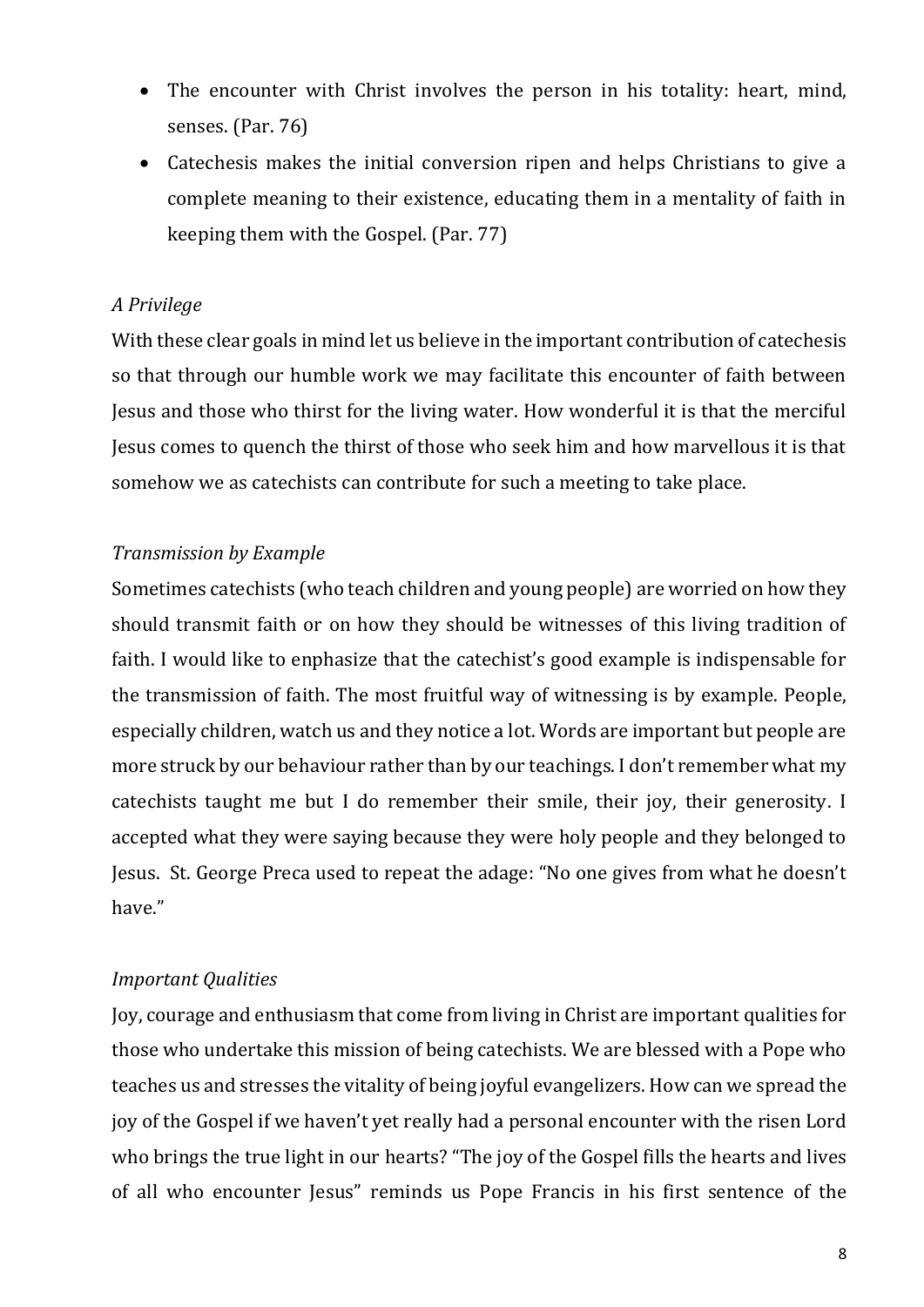Apostolic Exhortation *Evangelii Gaudium*. He later adds: "May the world of our time, which is searching, sometimes with anguish, sometimes with hope, be enabled to receive the good news not from evangelizers who are dejected, discouraged, impatient or anxious, but from ministers of the Gospel whose lives glow with fervour, who have first received the joy of Christ."<sup>8</sup>

### *The Catechist is a Witness of Christ*

We may face difficult and challenging times but let us be encouraged by St. Peter's words: "No one can hurt you if you are determined to do only what is right; and blessed are you if you have to suffer for being upright. Have no dread of them; have no fear. Simply proclaim the Lord Christ holy in your hearts, and always have your answer ready for people who ask you the reason for the hope that you have." (1 Peter 3, 13- 16) People sometimes are marvelled by authentic witnesses of Christ. "Why are you so joyful? Why are you so generous? Don't you have problems like other people? May we all take these opportunities to express that Christ is the reason for all this.

<sup>8</sup> Pope Francis*, Evangelii Gaudium*, 10.